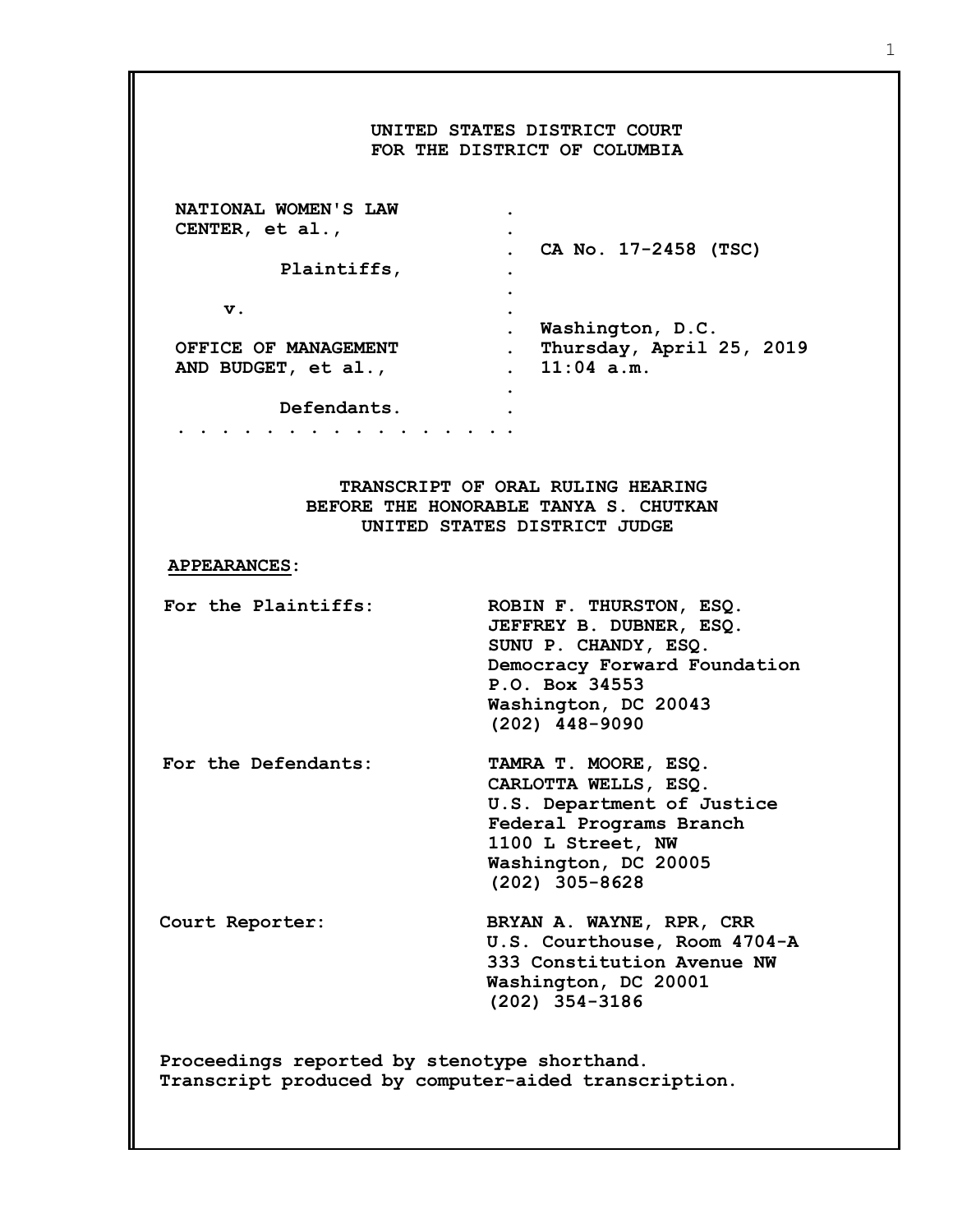1 2 3 4 5 6 7 P R O C E E D I N G S THE DEPUTY CLERK: Your Honor, we have Civil Action 17-2458, National Women's Law Center, et al., versus the Office of Management and Budget, et al. We have Mr. Jeffrey Dubner, Ms. Robin Thurston, and Ms. Sunu Chandy representing the Plaintiffs. We have Ms. Tamra Moore and Ms. Carlotta Wells representing the Defendants.

8 9 10 11 12 THE COURT: Okay. Good morning, everyone. Sorry to have to bring you all back here, but I thought it would be appropriate to place my reasons for my findings on the record, and it was just more efficient to do it this way. So I appreciate you all being here.

13 14 15 We're here for my decision on the appropriate relief after the April 16, 2019, hearing. I will give my reasoning on the record now. After the hearing, I'll issue a written order.

16 17 18 Now, as a preliminary matter, the Court wants to deal first with the declaration submitted by counsel for the Government and the issues that it touches upon.

19 20 21 22 23 24 25 Plaintiffs, at least since the beginning of December of 2018, have been under the impression that if the Court ruled in their favor on the cross-motion for summary judgment, then the Government could begin the process of collecting Component 2 data almost immediately. That understanding was based on communications between Plaintiffs and the Government on December 3, 2018.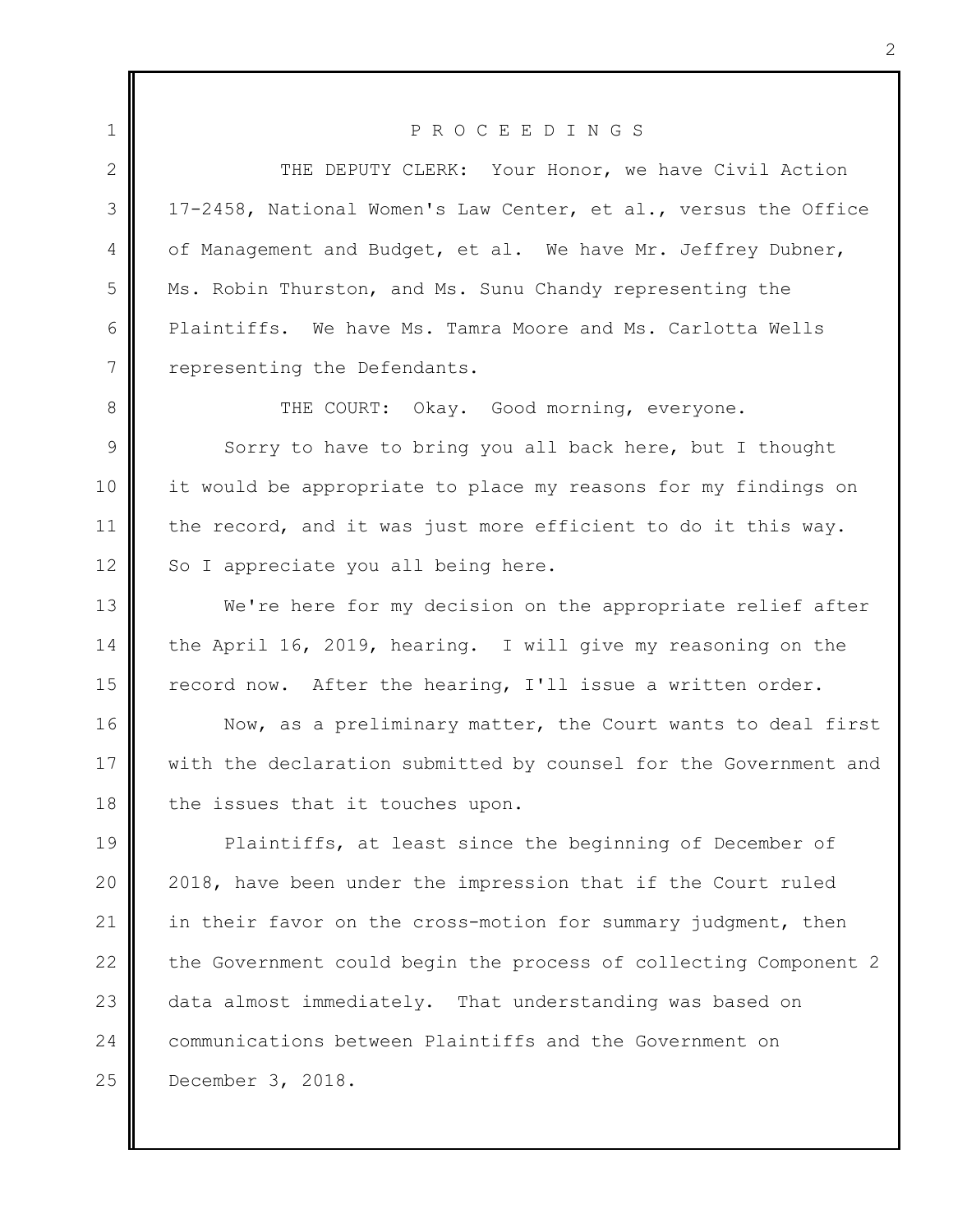During negotiations concerning a request by the Government for an extension of time, Government counsel represented in an e-mail that the Office of Management and Budget stated it would take, I quote, "1 day" to, I quote, "get Component 2 'live' should Plaintiffs prevail in this case."

1

 $\mathcal{P}$ 

3

4

5

6

7

8

9

10

25

The e-mail also stated that Government's counsel was waiting to hear back from the EEOC. The representation from OMB that Component 2 data could go live in one day was the basis for Plaintiffs agreeing to the Government's Consent Motion for an extension filed on December 4, 2018.

11 12 13 14 15 In other words, this Consent Motion reflected the understanding that, if the Court resolved the summary judgment motions with sufficient time before the March 31, 2019, data collection, that collection could include the stayed Component 2 information if the Court ruled in Plaintiffs' favor.

16 17 18 19 20 21 22 23 24 Whether or not the Government's earlier communication had explicitly stated only that OMB could go live in a day -- and there perhaps remained some uncertainty about EEOC's turnaround time -- the Government certainly reinforced Plaintiffs' understanding that *both* agencies could go live virtually immediately when it included Plaintiffs' language about timing in its Consent Motion, and for months did not reveal the information it had from EEOC to Plaintiffs or to the Court. Consent Motion stated, ECF No. 24: "Pursuant to Local

3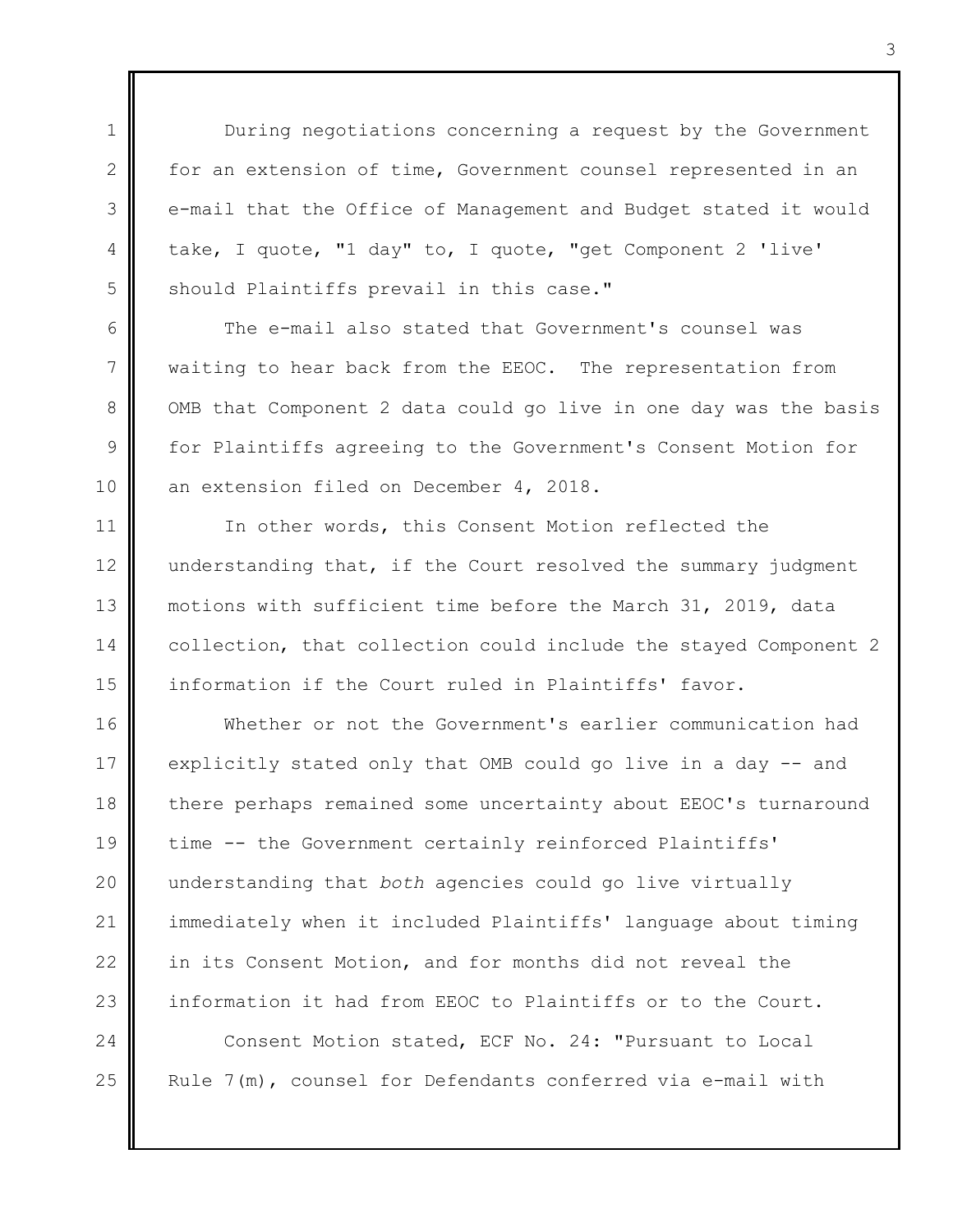Plaintiffs' counsel regarding Defendants' request.

1

2

3

4

5

6

7

8

9

In response to Defendants' request, Plaintiffs stated the following: 'Plaintiffs consent to an extension until December 20, 2018 and the additional proposed briefing deadlines, so long as the extension gives the Court sufficient time to resolve the pending motions in advance of the scheduled March 31, 2019 data collection, so that the 2019 data collection could include the stayed pay data collection (if the Court resolves the litigation in Plaintiffs' favor.)'" That's from ECF No. 24.

10 11 12 13 14 15 16 Counsel for the Government included this language in the Consent Motion, which was filed on December 4, 2018, even though she had already received information to the contrary from the EEOC. Earlier on December 4, 2018, EEOC notified Government counsel by e-mail that it would take -- its estimate was that it would take until January 2021 to begin national implementation of pay data collection.

17 18 19 20 21 22 Even though the Government had information in early December 2018 indicating that EEOC would not even begin collecting Component 2 pay data until nearly two years after Plaintiffs and the Court thought it would be completed, the Government allowed Plaintiffs and the Court to continue under the misimpression about how quickly collection could proceed.

23 24 25 For example, on February 5, 2019, Plaintiffs stated in a pleading to the Court: "a ruling on the merits by the end of February should allow EEOC to incorporate the improperly stayed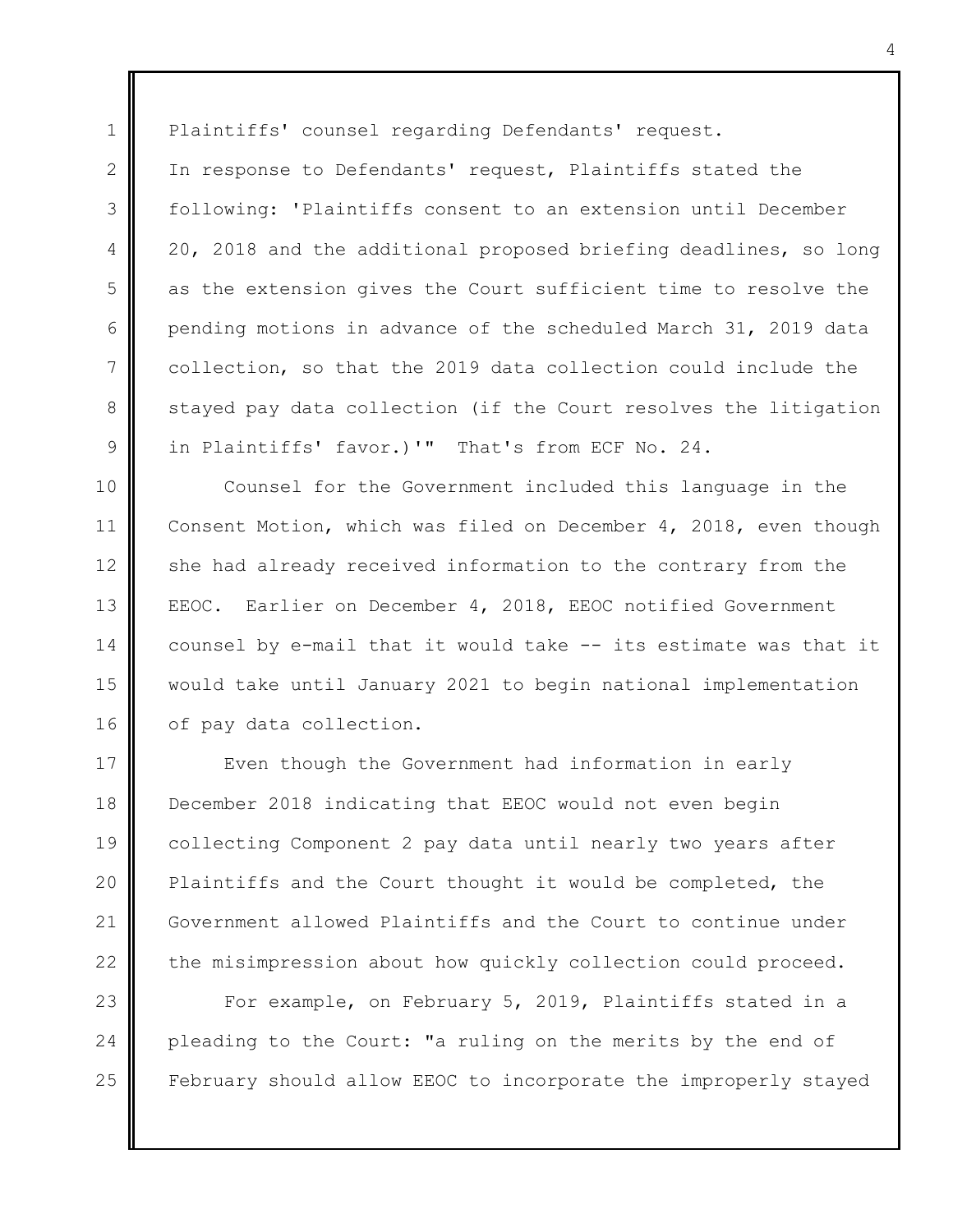component of the data collection without further disruption to the EEO-1 schedule." And I'm quoting from ECF No. 38. The Government did not correct this representation from Plaintiffs to the Court.

1

 $\mathcal{P}$ 

3

4

5

6

7

8

9

10

11

12

13

14

This background is very important because, at the time of the Court's summary judgment decision on March 4, both the Court and the Plaintiffs believed that the removal of the stay would allow for an efficacious and prompt collection of the Component 2 pay data for both 2017 and 2018 as part of the timeline for the Component 1 2018 pay data.

However, since the summary judgment decision was issued, the Government has represented that EEOC could not begin collecting the 2018 Component 2 data until September 30, 2019 and that it will not be collecting the 2017 data.

15 16 17 18 19 20 21 Moreover, the Government's failure to disclose its actual position with regards to timing is affecting Plaintiffs' litigation decisions now. If the Government had revealed to the Court and Plaintiffs in December 2018 that EEOC was representing that it could not begin collecting Component 2 pay data until 2021, the Court would have provided Plaintiffs the opportunity to conduct discovery and contest this factual representation.

22 23 24 25 Now the Court and Plaintiffs know that the 2021 representation was incorrect because EEOC currently states it can complete the collection by September 30, 2019. But, even worse for Plaintiffs, although they know that a prior EEOC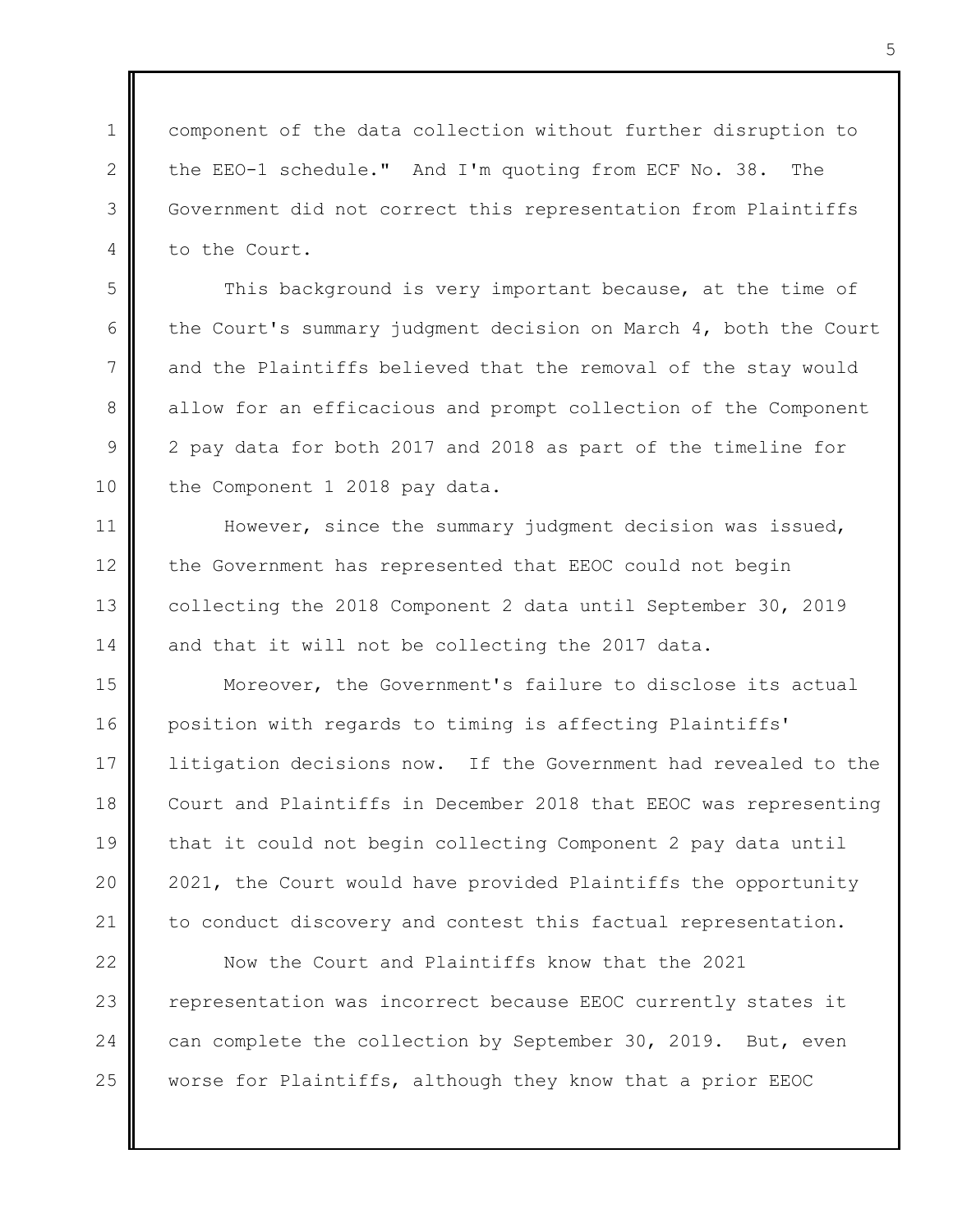2 factual estimation was incorrect, they are effectively being forced to accept Dr. Haffer's factual assertion about EEOC's timeline as true because discovery now would consume too much time.

1

3

4

5

6

7

8

In its latest filing, the Government provides various reasons why it did not disclose the information that it had from the EEOC earlier to the Court and to the Plaintiffs. The Court finds these reasons to be unpersuasive.

9 10 11 12 13 14 First, the Government states that it did not provide the information from EEOC to Plaintiffs because it believed that information would be, in quotes, "unsatisfactory" to Plaintiffs. That is certainly not a reason to fail to turn over vital information. This information was critical to both Plaintiffs and the Court for understanding when the Court needed to act.

15 16 17 18 19 Second, the Government also states that it did not turn over the information because it would have been a diversion of time and a collateral issue. It was -- and continues to be -not at all collateral, because it goes to the heart of the effectiveness of any relief Plaintiffs secured.

20 21 22 23 24 25 Third, and most revealing, EEOC's own attorney says she was not convinced that EEOC could not begin collecting information until 2021. This is troubling, because it shows that even EEOC's lawyers believed that EEOC was not credible in the information it was providing to Plaintiffs and to the Court and what impediments, if any, stood in the way of an efficient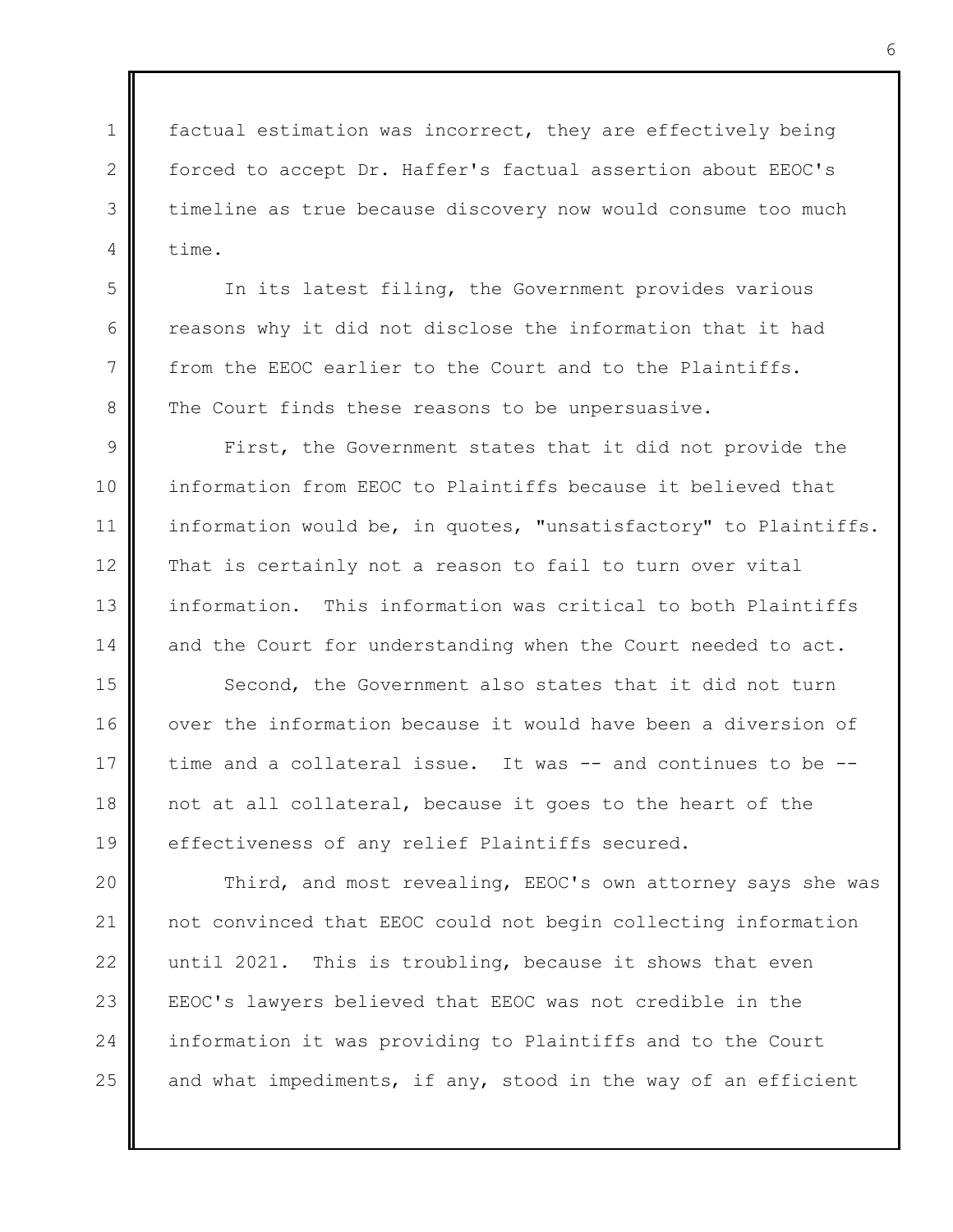collection. Needless to say, this misrepresentation casts a shadow over the Government's current representations that it cannot promptly and efficiently collect the Component 2 information with Component 1 information.

1

 $\mathfrak{D}$ 

3

4

5

6

7

8

9

10

Turning to the issue of the Government's pleadings since the Court's summary judgment decision and Dr. Haffer's Declaration and testimony, the Court finds that some of the Government's purported reasons for not collecting Component 2 information during the reporting period for Component 1 information lack merit.

11 12 13 14 15 16 17 18 First, EEOC's alleged privacy and data security concerns are not adequate reasons for its lack of prompt compliance. During questioning from the Court, Dr. Haffer conceded that his goal was to exceed federal standards. He did not contend that the approved data collection would not meet current federal standards. Likewise, Dr. Haffer also testified that he knew of no data breaches at EEOC and that storing aggregate pay data does not make EEOC security measures less effective.

19 20 21 22 23 24 25 Dr. Haffer's concern about inadvertently releasing information that could be reverse engineered to identify an individual person is misplaced. By policy, the EEOC excludes information aggregated from a small number of employees, eliminating the concern that this aggregated information could be used to identify particular employees or employers based on unusual combinations of demographic information, job category,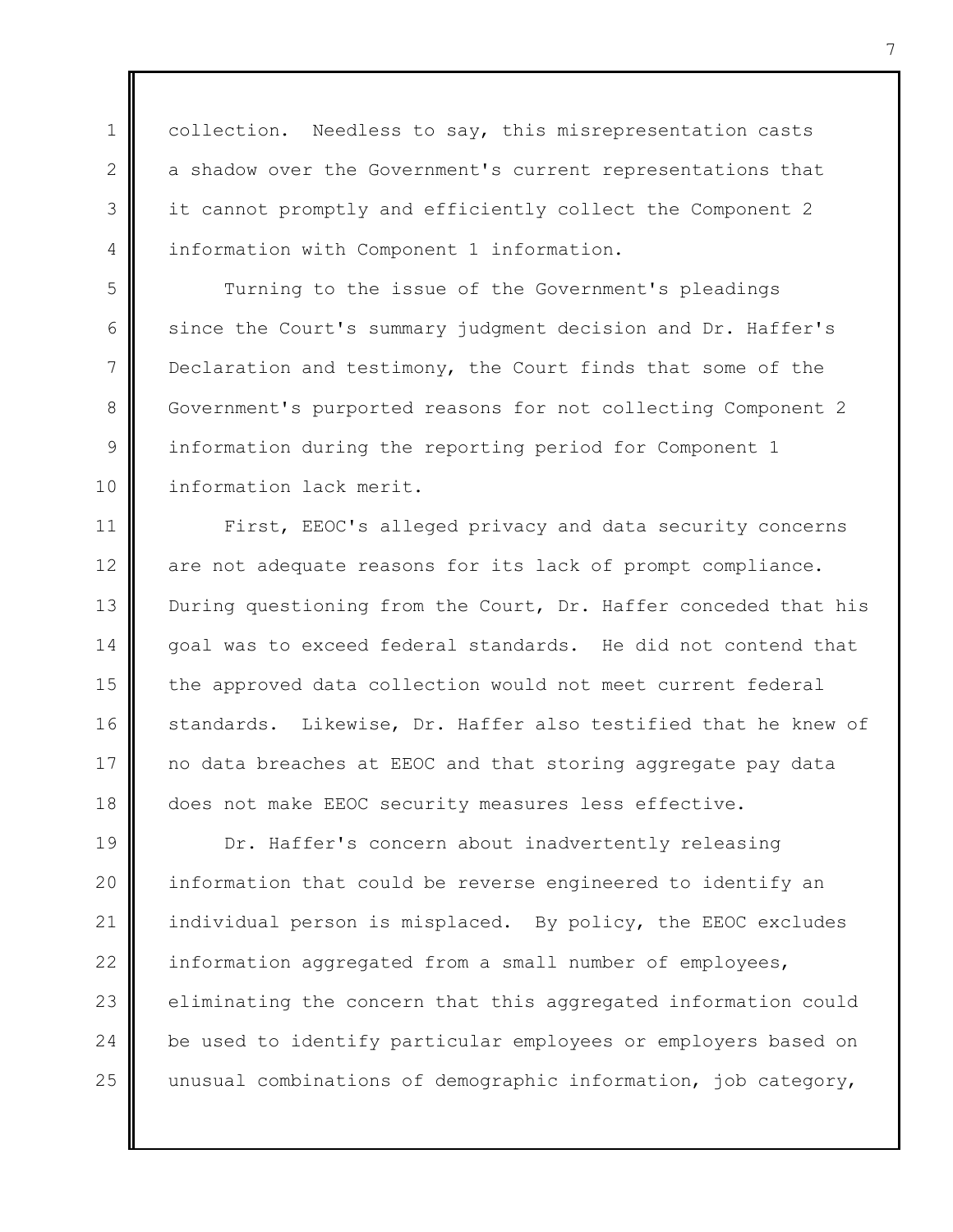and pay band.

1

 $\mathfrak{D}$ 3 4 5 6 7 8 Second, the utility of the Component 2 data should be irrelevant to EEOC's ability to comply promptly with the collection of the Component 2 data. Specifically, while the Government questions the adequacy of the prior pilot study and the decision to use pay bands, these issues were previously considered and dealt with during the Paperwork Reduction Act approval process.

9 10 11 12 13 14 I want to speak for a moment about the Government's actions since the stay. The Government's actions during the time between OMB's stay and the Court's summary judgment order, and between the Court's summary judgment order and today, indicate that the Government is not committed to a prompt collection of Component 2 information.

15 16 17 18 19 20 21 Starting with the time period between OMB's stay and the Court's summary judgment decision, the Court finds that no meaningful review of Component 2 pay data was conducted during the stay, which was ostensibly the reason for the stay in the first place. It also appears that EEOC did not take any action in response to the Rao Memorandum's directive that it prepare a new information collection package for OMB to review.

22 23 24 25 Additionally, the EEOC failed to prepare -- or even consider preparing -- a contingency plan for the Component 2 data collection in the event Plaintiffs prevailed in this lawsuit.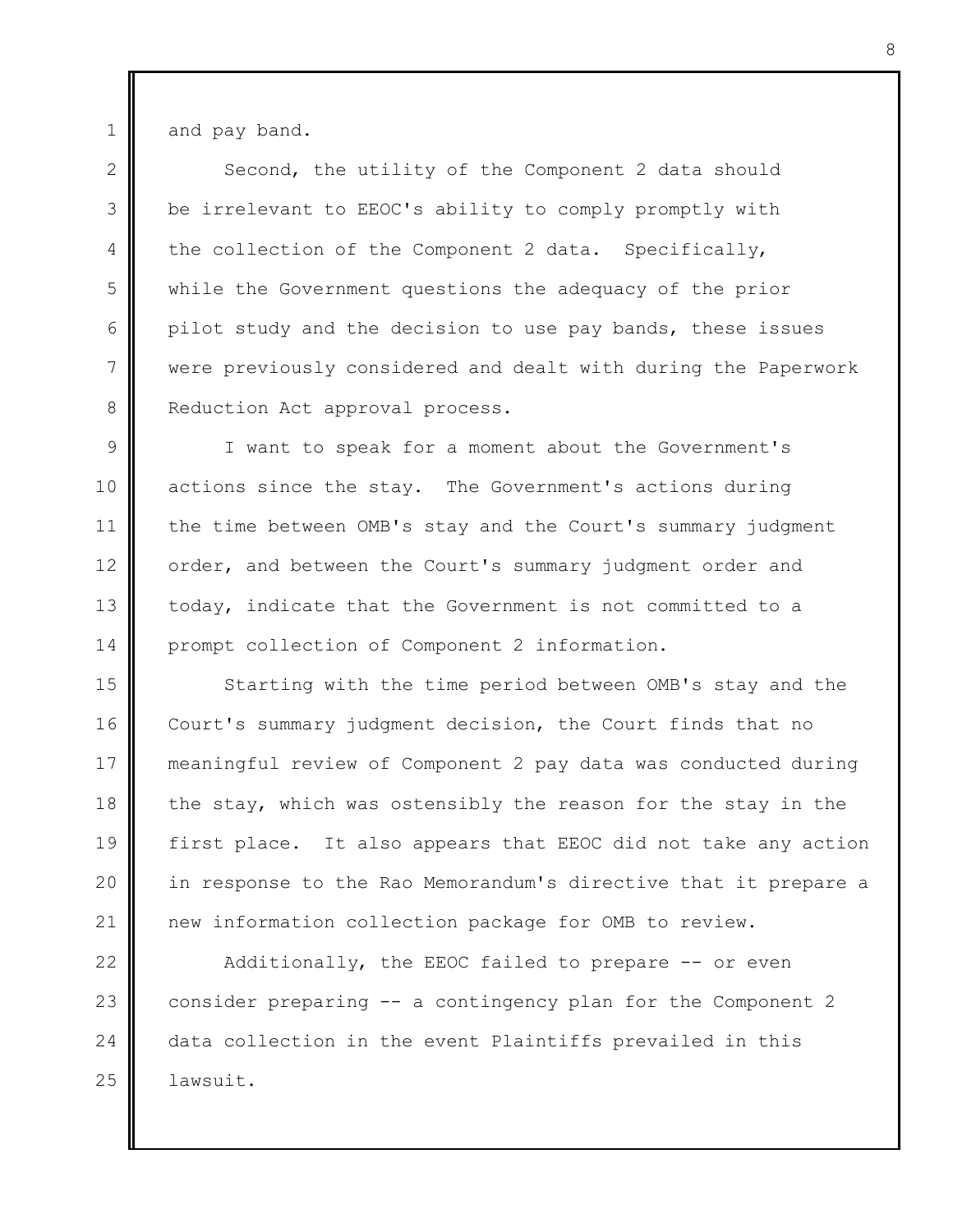In response to questioning from the Court about what steps, if any, EEOC took to prepare for the collection of Component 2 information between the time of the stay and the summary judgment decision, Dr. Haffer testified about "four major activities."

1

 $\mathcal{P}$ 

3

4

5

6

7

8

9

10

He testified that EEOC conducted an assessment of the entire data collection activity, hired staff with expertise in survey research and in data science and statistics, started the EEOC data and analytics modernization program, and began to carry out the evaluation to understand what EEOC can do better.

11 12 13 14 15 16 17 However, Dr. Haffer conceded that these four general activities were not done with an eye towards collecting Component 2 information, but rather with an eye to improving overall data collection activities. And later, during questioning from Plaintiffs' counsel, Dr. Haffer testified that he was not aware of any contingency plan for implementing Component 2 information.

18 19 20 21 22 Furthermore, while EEOC purports to be concerned with the prior pilot study, it did not, either before the stay or during the stay, conduct a subsequent pilot study. Dr. Haffer testified that this was because EEOC was focused on the Component 1 information.

23 24 25 Finally, Dr. Haffer neither knew about nor reviewed the internal work that EEOC had previously done on employer guidance for Component 2 information, even though 11 months had passed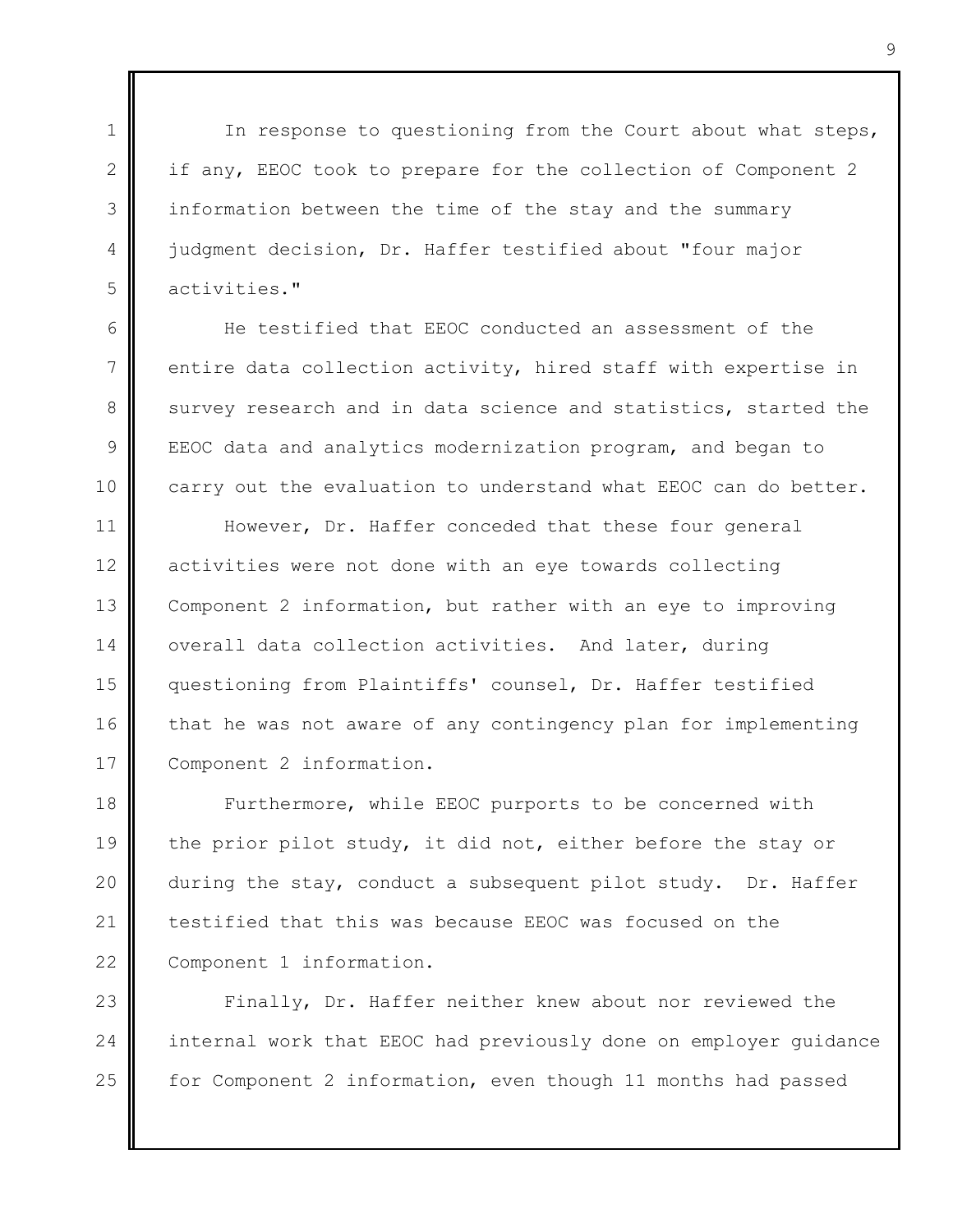between OMB's approval of Component 2 and its subsequent stay. As Dr. Haffer testified, at the time of the stay, OMB was on track to begin the collection of Component 2 information in just a few months, in January 2018. It is difficult for the Court to figure out why Dr. Haffer did not at least review this work either during or after the stay.

1

 $\mathcal{P}$ 

3

4

5

6

7 8 9 10 11 12 13 14 15 16 17 Turning to the time period between the Court's summary judgment decision in March of this year and today, during this time period, the EEOC has not finalized the contract with NORC, provided a reason why it has not yet alerted employers that they will be required to submit Component 2 data by September 30, 2019 at the latest, has not issued a Federal Register Notice to alert regulated entities that the stay has been lifted, it has not restored the prior Component 2 guidance from its website, and it has not revisited the internal work it did to implement the Component 2 data collection in the period before the unlawful stay.

18 19 20 21 Additionally, in the event the collection is not completed by September 30, 2019, the Government has been unable to make any satisfactory commitments that it would collect Component 2 data beyond that date.

22 23 24 25 In sum, this factual background reflects that the Government has not demonstrated a commitment to efficiently collect the Component 2 pay data, and over the course of several months has affirmatively left both the Court and Plaintiffs to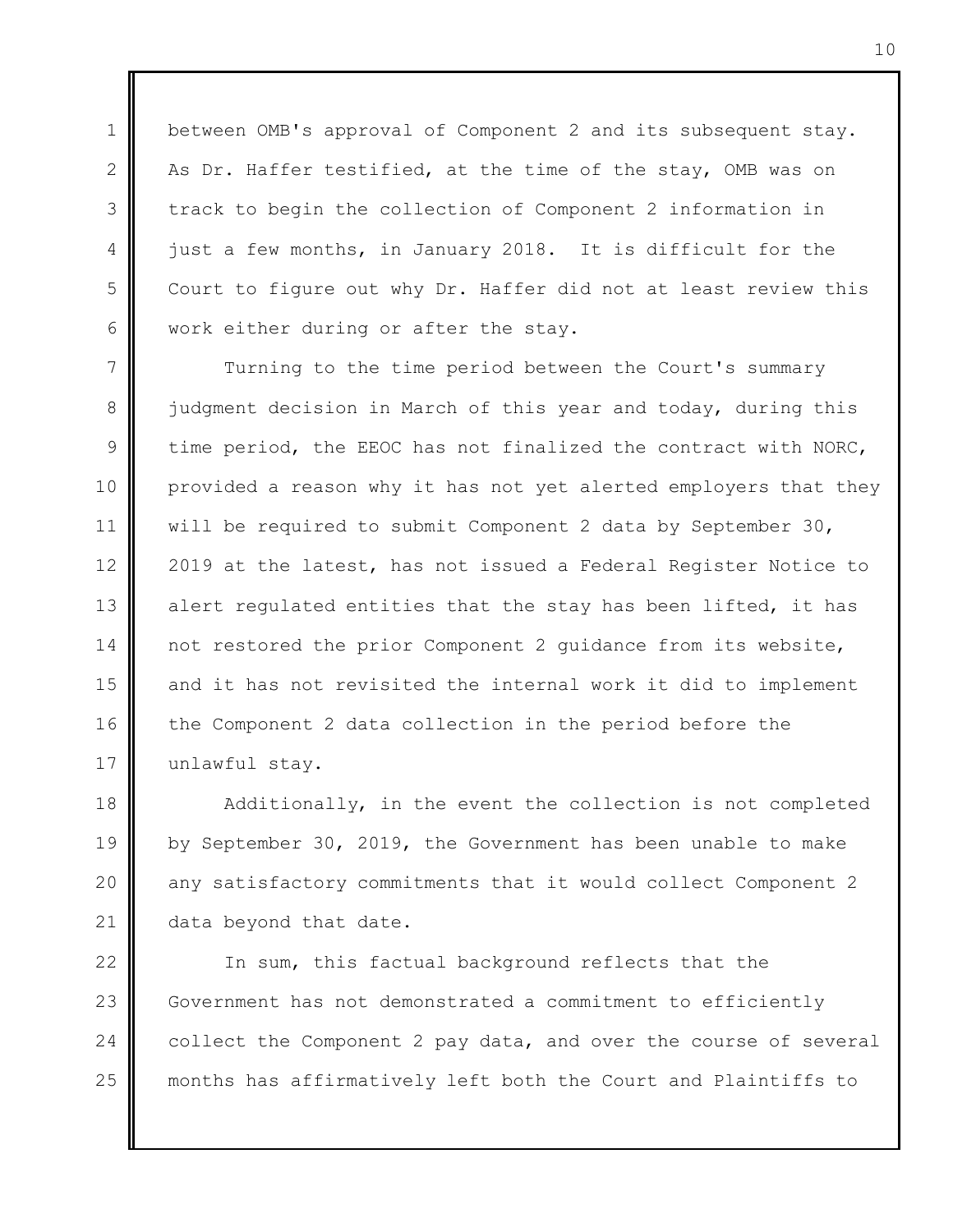labor under the misimpression about when and how the Government could collect this information.

1

 $\mathcal{P}$ 

3

4

5

6

7

8

9

10

25

The first issue for the Court to deal with is the timing of the collection of the calendar year 2018 data.

Based on Dr. Haffer's testimony, Plaintiffs have withdrawn their request for the Court to order that Component 2 data be collected by May 31, 2019. This concession is based on Dr. Haffer's testimony that NORC at the University of Chicago informed him that it would, in quotes, "walk away" if it was asked to collect the data any quicker than September 30.

11 12 13 14 15 16 17 18 As Plaintiffs note in their summation, they did not have the opportunity to depose Dr. Haffer or officials at NORC, or to conduct any other type of discovery to challenge his factual assertion by NORC as testified to by Dr. Haffer. As stated earlier, the Court recognizes that Plaintiffs are in a very tough position because time is of the essence and discovery on this matter would further delay these proceedings to Plaintiffs' detriment.

19 20 21 22 23 24 Nonetheless, for current purposes, Plaintiffs are assuming the accuracy of Dr. Haffer's representation about NORC's position that it needs until September 30, 2019, to collect the data. The Court will do the same, even though the Court harbors its own doubts that it is impossible for NORC or EEOC to collect the data any sooner.

However, because Plaintiffs are agreeing to delay the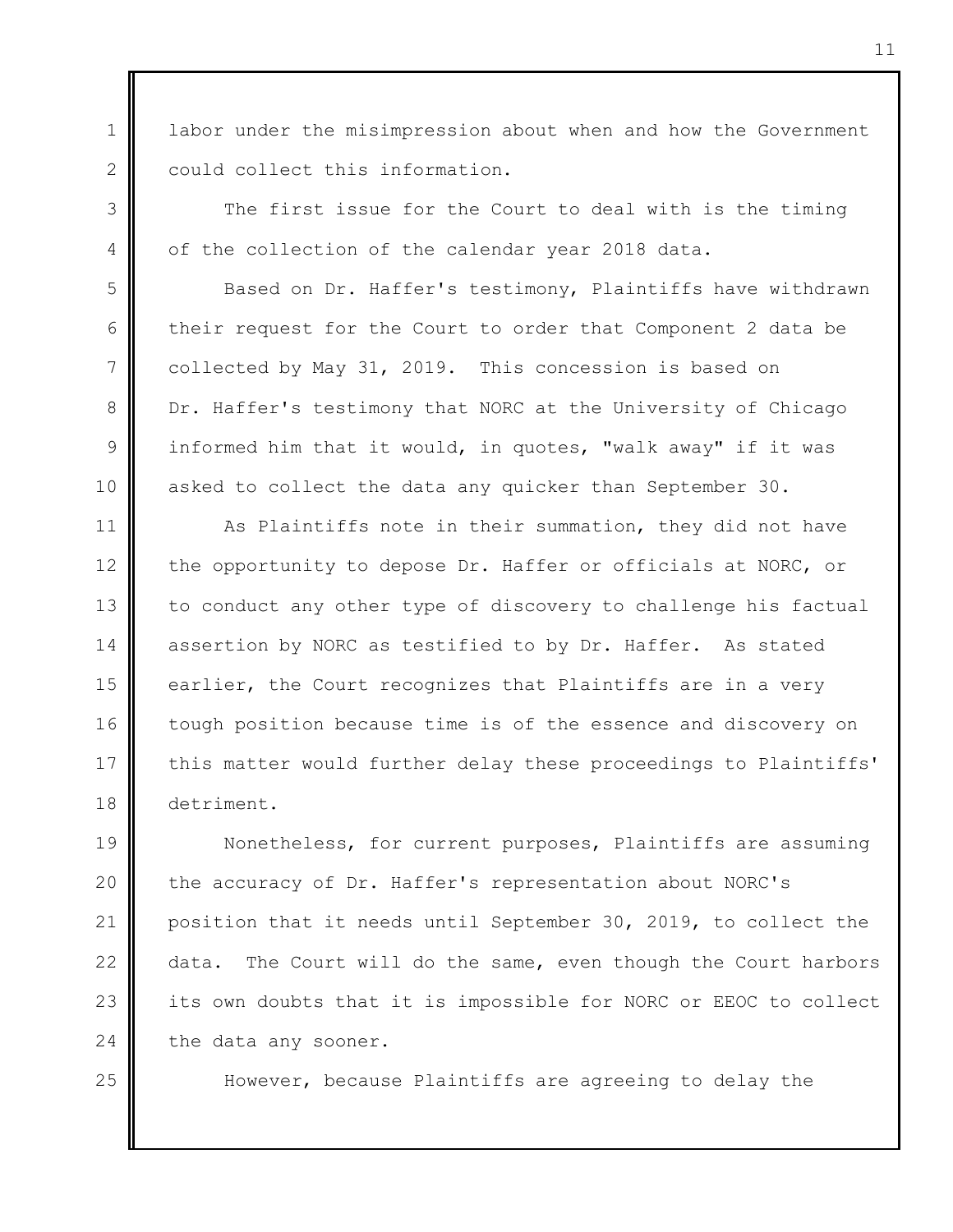1  $\mathcal{P}$ 3 4 5 collection of the Component 2 data until September 30, the Court must impose safeguards to ensure the completeness of the collection. These orders are even more pressing and necessary because, as I have laid out, the Government does not have clean hands in this case.

6 7 The second issue that I must decide is how many years of Component 2 data EEOC must collect. When this Court ordered the vacatur of OMB's stay of the data collection, EEOC was required to collect two years' worth of pay data. The Government has conceded this point in their pleadings.

8

9

10

11

12

13

14

However, the Government now contends that the Acting Chair has the authority to forgo the collection of calendar year 2017 data. This position conflicts with this Court's summary judgment order: Two years of pay data must be collected.

15 16 17 18 The EEOC is required to collect a second calendar year of Component 2 data in addition to calendar year 2018 data. The Government may collect 2017 pay data or 2019 pay data, and the Court will get into the details of this further.

19 20 21 22 23 24 25 The Court is not convinced that EEOC is unable to collect Component 2 data for calendar year 2017 this year. While Dr. Haffer expressed concerns -- both in his Declaration and during his testimony -- that collecting 2017 data could decrease response rates and increase errors in the collection process, the Court views these concerns as speculative, generalized, and, at times, unsubstantiated.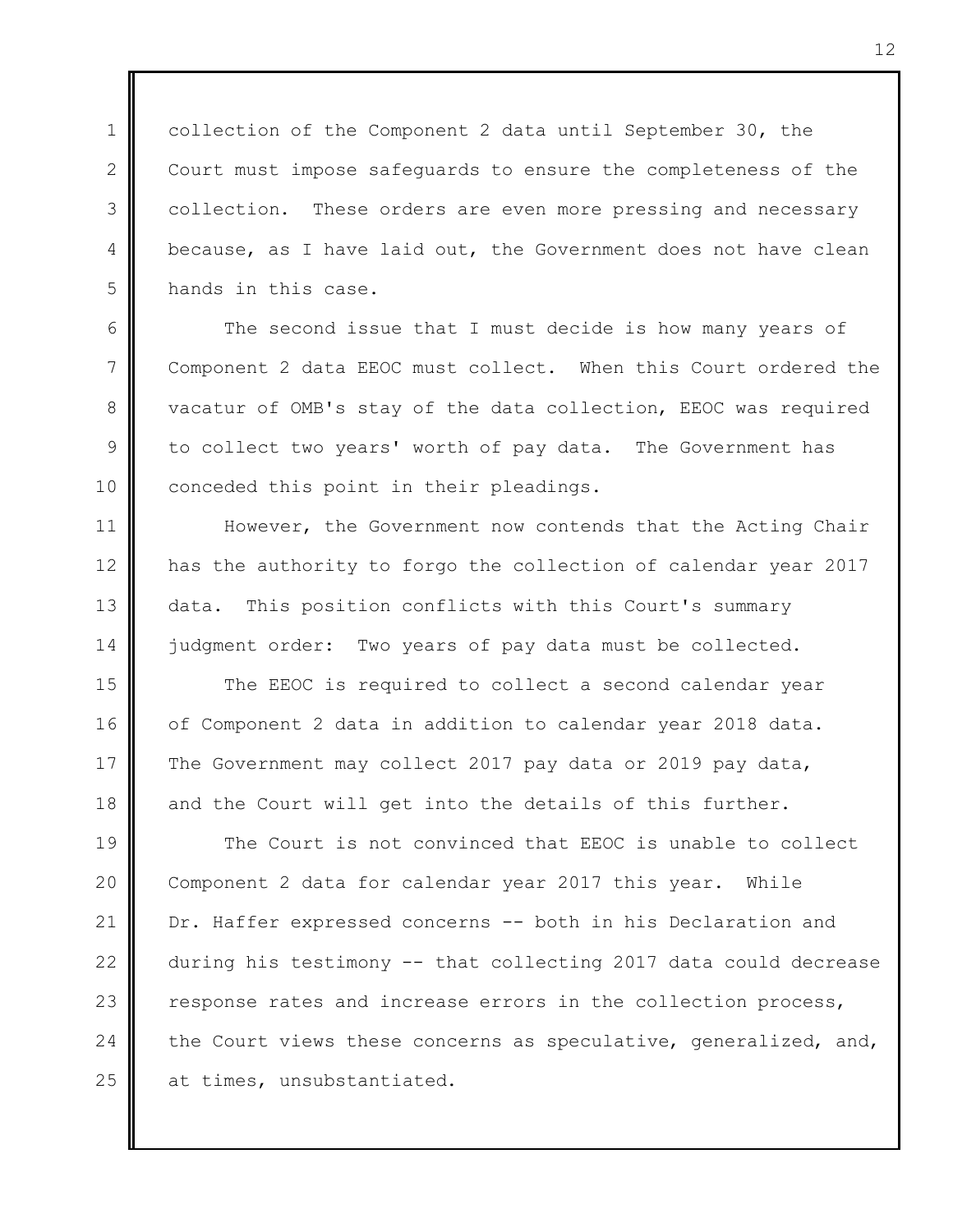Dr. Haffer did not state that it would be impossible to collect 2017 Component 2 data for this collection period or that EEOC would be unable to resolve its concerns through various means such as additional contracting support or extending the period for employers to comply.

1

 $\mathcal{P}$ 

3

4

5

6

7

8

9

10

11

While it seems that EEOC would prefer to collect only 2018 Component 2 data for this year's collection period, the Court still believes that if diligent and best efforts -- and I should add "prompt" -- diligent and best efforts are made, EEOC would be able to collect 2017 pay data during this year's collection period.

12 13 14 15 16 Nevertheless, Plaintiffs have agreed that their summary judgment relief would be satisfied if EEOC collected 2019 calendar year pay data during next year's reporting period and, the record is clear, that this option would pose none of the concerns raised about collecting 2017 data this year.

17 18 19 20 In response to a question from the Court, Dr. Haffer testified that if EEOC collected 2019 data in 2020, that scenario would resolve any concerns he had from a reliabilityand-validity-of-the-data perspective.

21 22 23 Therefore, the Court will be ordering and declaring that the summary judgment opinion and order require the collection of the missing two years of Component 2 pay data.

24 25 The Court will also be ordering EEOC to immediately take all steps necessary to complete the Component 2 data collection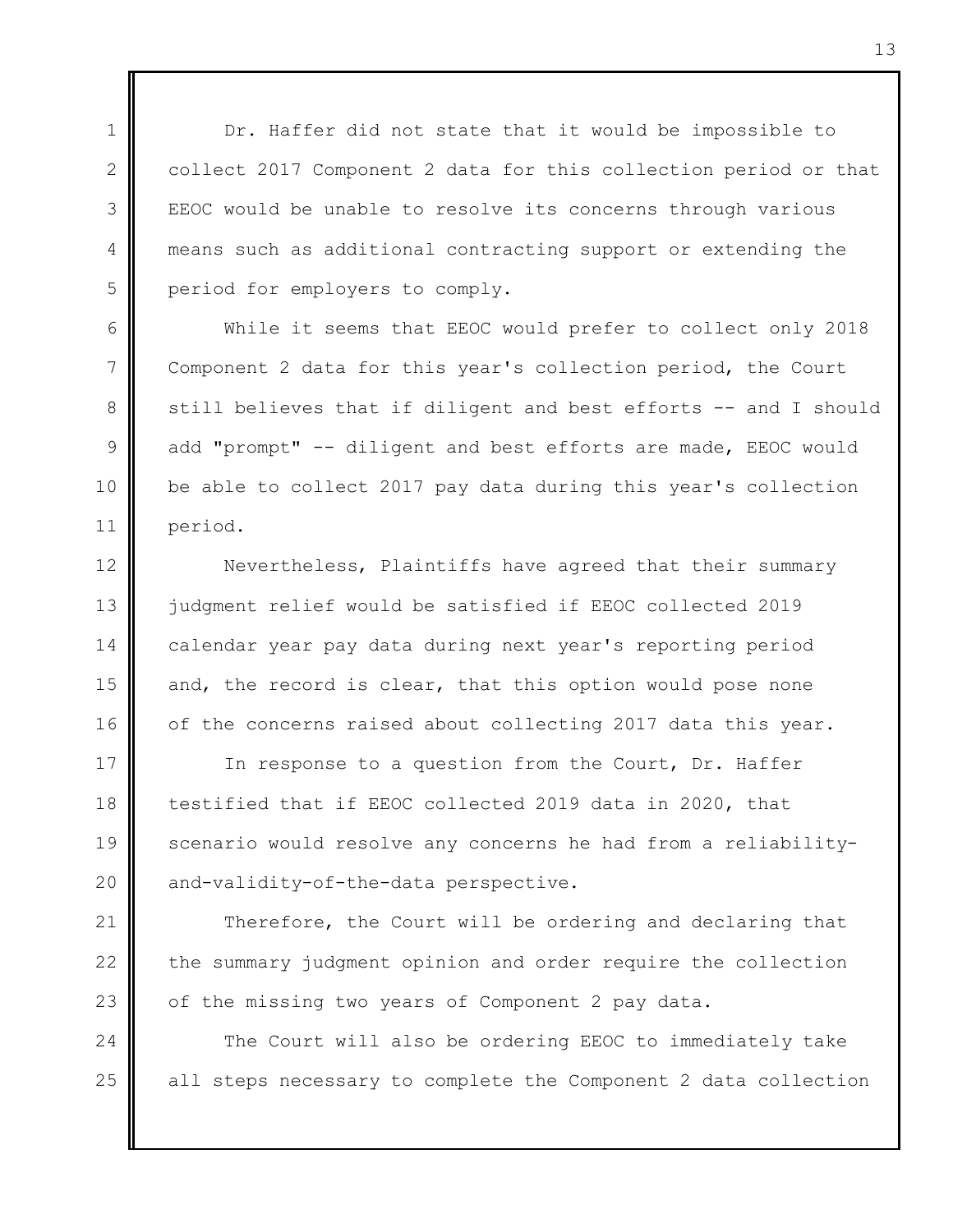1  $\mathfrak{D}$ 

3

4

5

6

7

8

9

for calendar years 2017 and 2018 by September 30, 2019.

The Court will also be ordering that EEOC may satisfy the Court's order requiring two years of data by collecting EEO-1 Component 2 data for -- excuse me -- EEOC Component 2 data for 2019 during the 2020 EEO-1 reporting period.

The Court will be ordering that if EEOC determines to exercise the option to collect EEO-1 Component 2 data for 2019 instead of 2017, it must notify the Court and Plaintiffs of that decision by May 3, 2019.

10 11 12 13 14 15 16 Next, the Court must deal with the tolling issue. In its submission in response to the Court's questions during the March 19, 2019 status conference, ECF No. 54, although directed to by the Court, the Government did not state its position or challenge Plaintiffs' contention that the illegal stay tolled the expiration of the three-year authorization of the Component 2 data collection.

17 18 19 20 Although this omission was pointed out by Plaintiffs in their opposing pleading, again the Government was silent on the issue in its reply pleading, ECF No. 63. As this Court stated at the last hearing, the Court considers this issue conceded.

21 22 23 24 25 Notwithstanding the Court's statement that it viewed this issue as conceded, for the first time, in its summation pleading, the Government takes a position that there is no legal basis for tolling the expiration of the authorized period for collecting Component 2 pay data.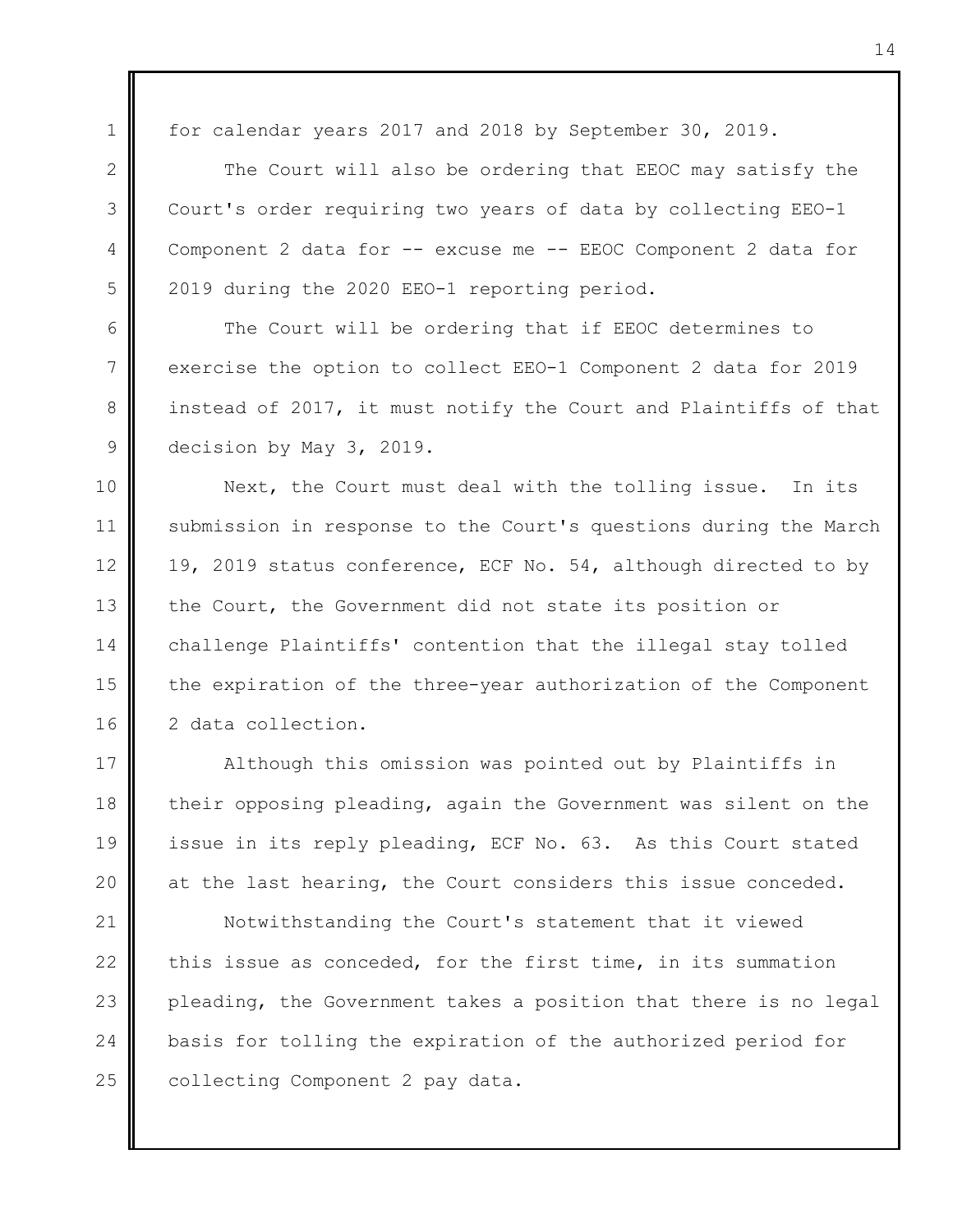Assuming for purposes of argument that the Court has not already treated the issue as conceded, the Government is still legally and equitably incorrect. OMB's stay tolls the three-year approval period. This ruling is supported by the text and purpose of the Paperwork Reduction Act.

1

 $\mathcal{P}$ 

3

4

5

6

7

8

9

10

11

First, focusing on the statutory language, 44 U.S.C. § 3507(g) expressly states that the director of OMB "may not approve a collection of information from a period in excess of 3 years." The three-year limitation is tied to OMB's actions. When OMB stayed its approval authority, it stayed the running of the three-year period.

12 13 14 15 16 17 18 19 The purpose of the Paperwork Reduction Act also supports this Court's ruling on tolling. The PRA has twin aims: to minimize the burden to the public of information collection while maximizing the utility of information collected. Tolling the three-year time period does not increase the burden on filers beyond the initial three-year approval, and the Government will collect the same amount of information as OMB originally approved.

20 21 22 23 24 25 Moreover, this Court has the power to fashion a remedy that extends beyond a statutory lapse date. And I'll cite to *Burr v. Ambach*, 863 F.2d 1071, from the Second Circuit; *Connecticut v. Schweiker*, 684 F.2d 979, from the D.C. Circuit; and *Andrulis Residential Corporation v. U.S. Small Business Administration*, No. 90-2569, 1990 WL 169318, in the District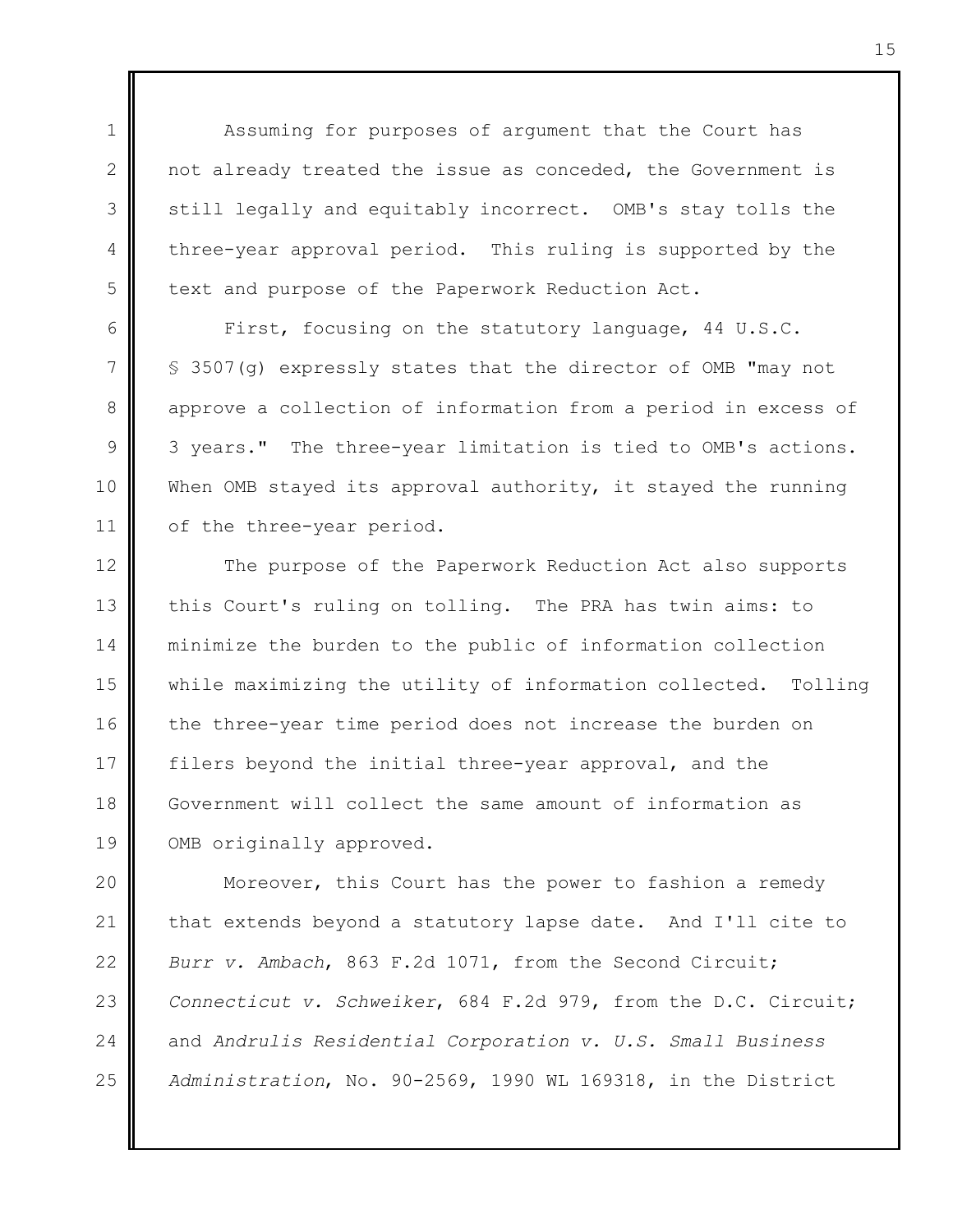1

Court of the District of Columbia.

 $\mathfrak{D}$ 3 4 5 6 7 8 9 Finally, on this point, it is important not to lose track of the fact that the Government is in this position because of its own actions, including the Government's unlawful stay, the agency's failure to engage in a review during this stay, EEOC's failure to prepare any type of contingency plan for Component 2 data collection, and the incorrect and incomplete information regarding timing for compliance provided by the Government to Plaintiffs and to the Court.

10 11 12 13 14 15 As mentioned earlier, it is apparent to the Court, on the record before it, that no meaningful review of Component 2 pay data was conducted during the stay. It also appears that EEOC did not take any action in response to the Rao Memorandum's directive that it prepare a new information-collection package for OMB to review.

16 17 18 19 20 21 22 Finally, on the tolling issue, the Court is concerned about the incentives for both the Government and employers if the Court did not rule that the time was tolled. The Government would have an incentive to further slow-roll the collections this year, and employers that did not want to submit pay data would have the incentive to delay reporting in the hopes of not complying at all.

23 24 25 The Court has a responsibility to fashion an order that ensures that EEOC completes the Component 2 data collection. Since the Court's March 4 summary judgment order and opinion --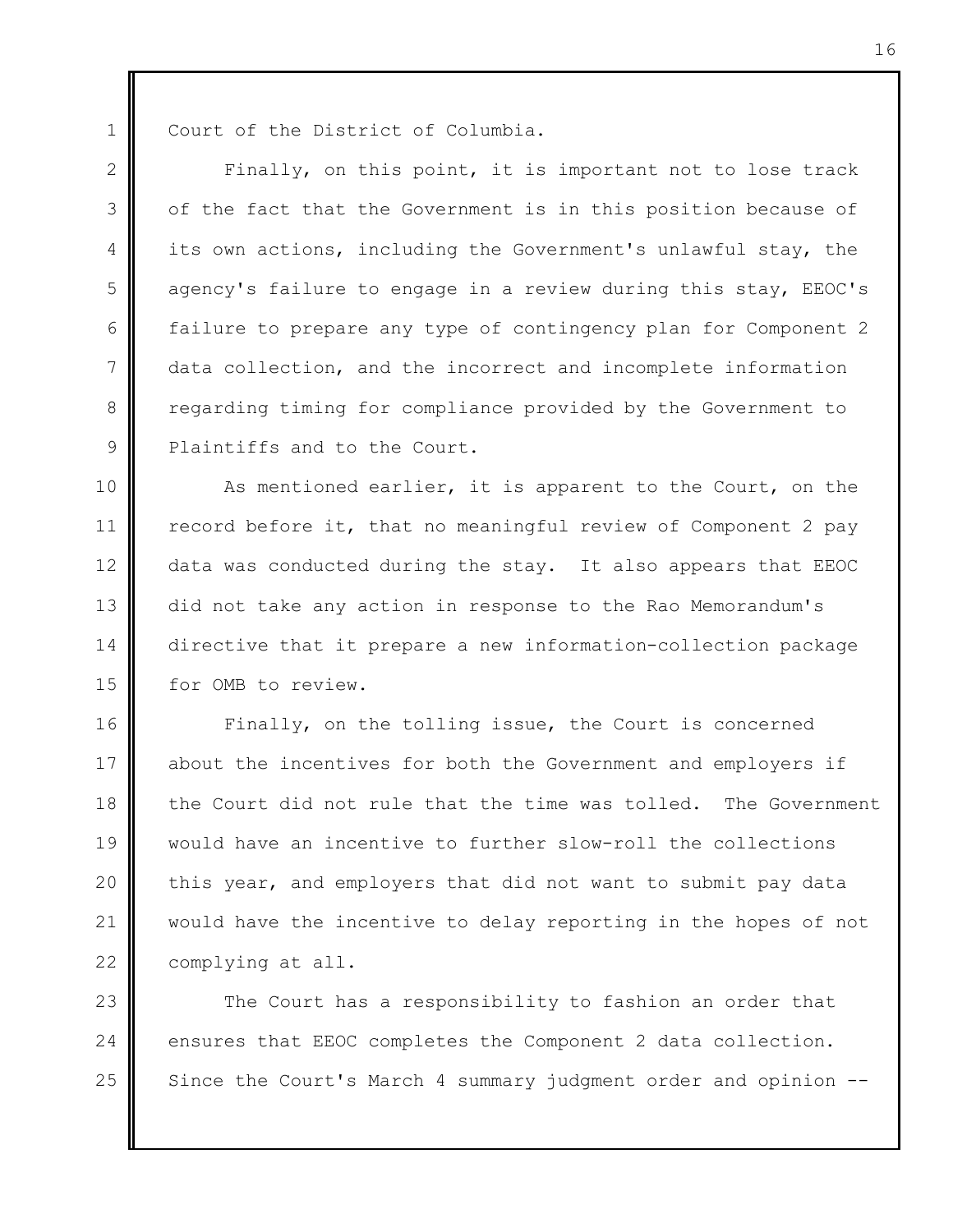with numerous filings and court appearances -- the Court does not yet have adequate assurances from the Government that it will complete Component 2 data collection. Therefore, the Court finds it necessary to order additional ancillary relief.

1

 $\mathcal{P}$ 

3

4

5

6

7

As stated earlier, I will order EEOC to immediately take all steps necessary to complete the Component 2 data collection by September 30, 2019.

8 9 10 11 12 13 14 15 Component 2 data collection will not be deemed complete until the typical numbers of EEO-1 reporters submit the required Component 2 reports. Plaintiffs suggest -- and the Court finds it to be a reasonable suggestion -- that "typicality" be defined as when the percentage of EEO-1 reporters that have submitted their required EEO-1 Component 2 reports equals or exceeds the mean percentage of EEO-1 reporters that actually received EEO-1 reports in each of the past four collection years.

16 17 The Court will also order the Government to provide regular reports to Plaintiffs and to the Court.

18 19 20 21 22 23 Additionally, the Court is troubled as to why the EEOC has not provided a date when it will notify EEO-1 reporters about their obligation to submit Component 2 pay data no later than September 30, 2019, and also why EEOC has not issued a Federal Register Notice to alert the regulated community that the stay has been lifted.

24 25 Therefore, the Court will be ordering that by April 29, 2019, EEOC must issue a statement on its website and submit the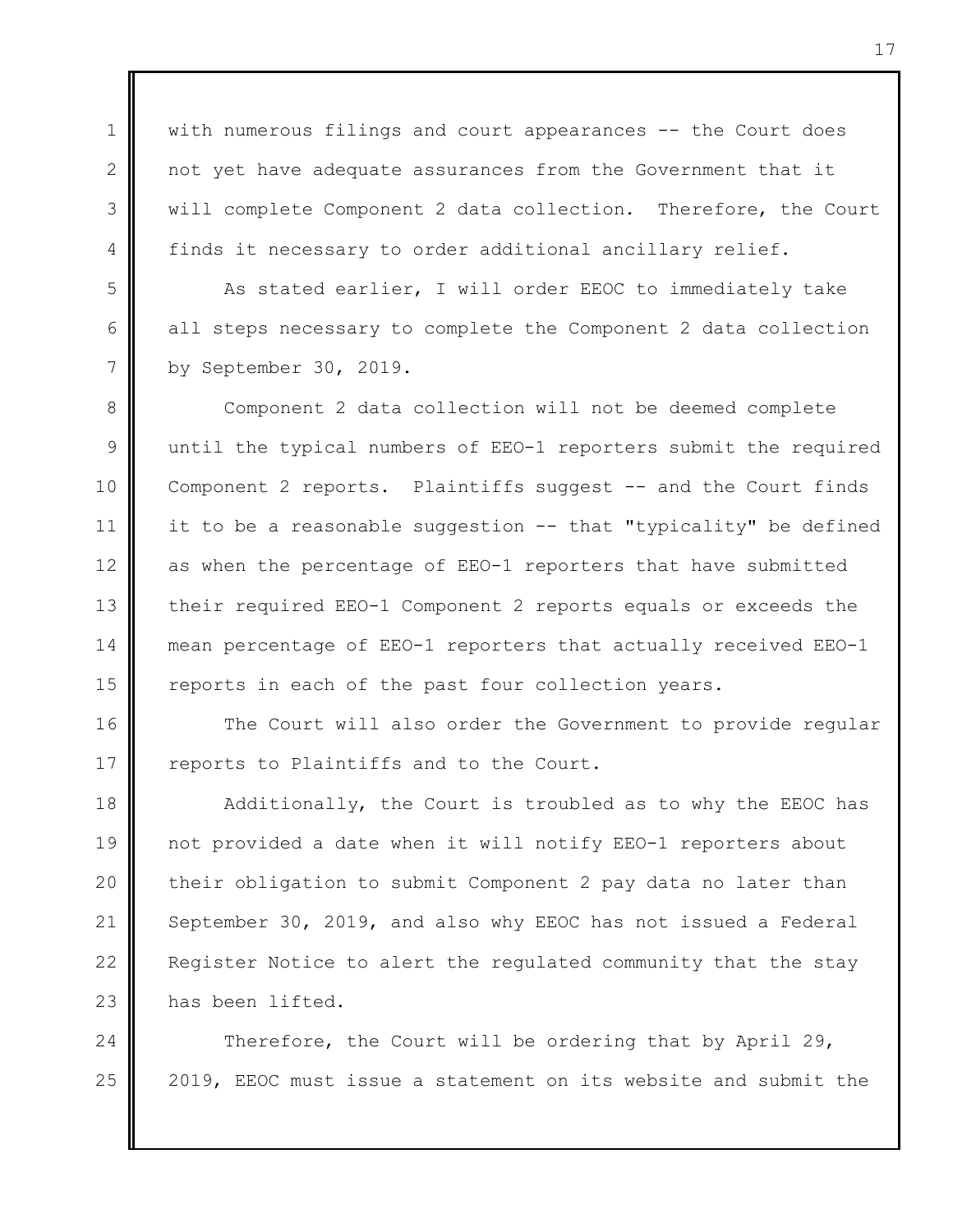same for publication in the Federal Register, notifying EEO-1 filers that they should prepare to submit Component 2 data no later than September 30, 2019. The Court is not convinced that an increase in questions from the regulated community warrants a delay on this front.

1

 $\mathcal{P}$ 

3

4

5

6

7

8

9

10

Finally, the Government still has not provided an adequate plan for collecting Component 2 pay data after September 30, 2019. While the EEOC has stated that it anticipates completing collecting the Component 2 information by September 30, 2019, this is far from an adequate assurance.

11 12 13 14 15 16 17 In fact, in the Government's summation, it stated, and I quote, "If circumstances arise whereby the scheduled opening of the Component 2 pay data collection is seriously delayed, the EEOC could request an emergency extension of the EEO-1 PRA approval from OMB in order to allow sufficient time to conduct the collection of pay data from 2018." Taken from ECF No. 69. This is far from a commitment that it would.

18 19 20 21 22 23 Moreover, the Government has not explained how it would affirmatively act to secure compliance by employers beyond September 30. While Dr. Haffer testified that EEOC could accept data if employers chose to submit it, he also testified that EEOC would take no steps after September 30 to retrieve the data from employers who are not in compliance.

24 25 The Court will next deal with Plaintiffs' request that the Court order, in the event that EEO-1 Component 2 pay data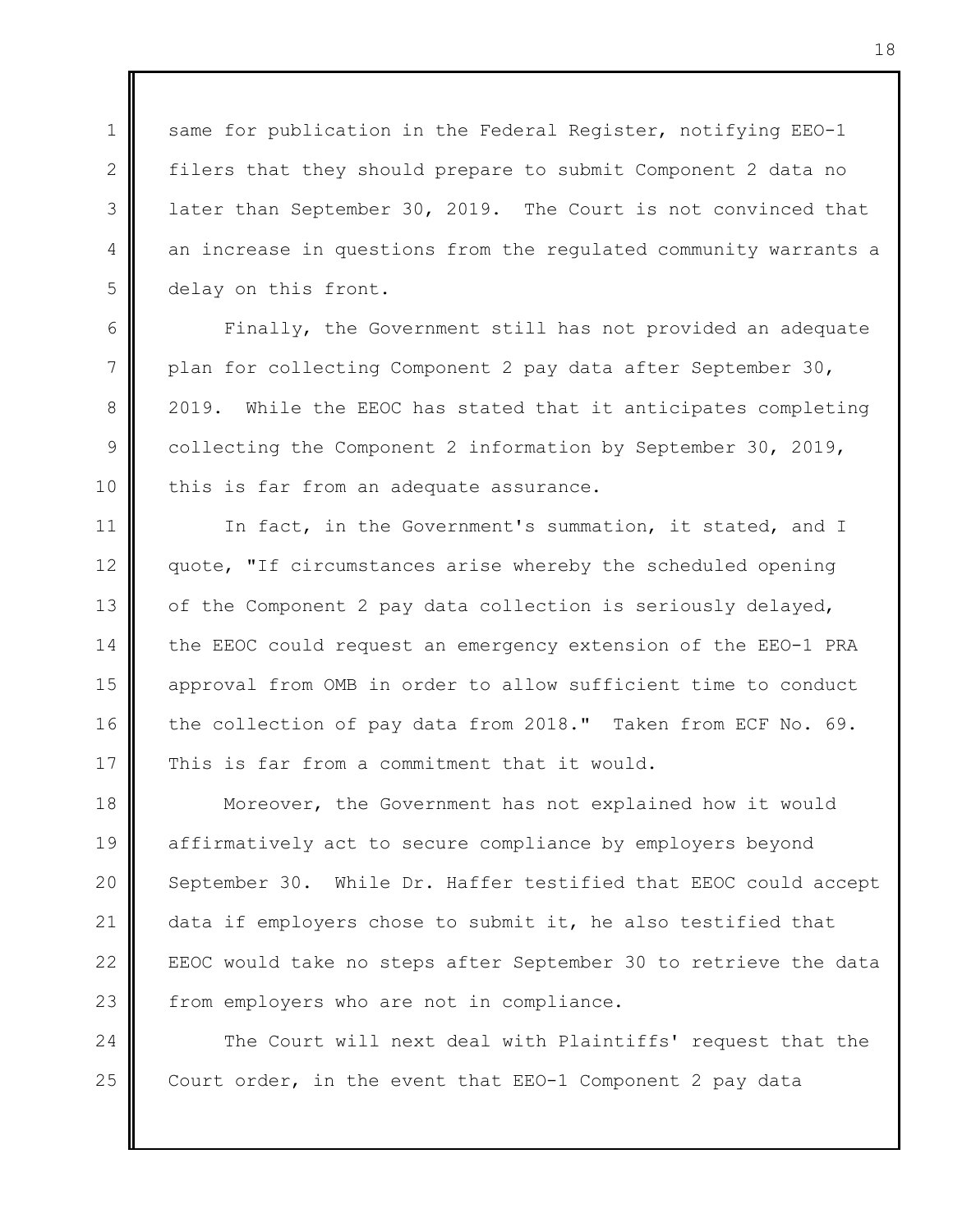collections for calendar years 2017 and 2018 are not complete by September 30, 2019, or if the EEOC determines to collect calendar year 2019 data in lieu of calendar year 2017 data, that Defendants must exercise all authorities to provide for emergency extensions of these data collections until the data collections are complete.

1

 $\mathcal{P}$ 

3

4

5

6

7 8 9 10 11 12 The Court is going to hold this request in abeyance. At this point, based on the limited briefing on the issue, the Court believes that its ruling on the tolling issue is sufficient to protect Plaintiffs' remedy. However, the Court is willing to revisit this issue if Plaintiffs wish to submit additional briefing later.

13 14 15 Finally, for all the relief just discussed, the Court has the authority to order such relief to ensure the Government complies with the Court's summary judgment order.

16 17 18 19 20 21 The Court will cite to *United States Bank National Association v. Poblete*, No. CV 15-00312, an opinion written by Chief Judge Howell, 2017 WL 4736712; *Kramer v. Secretary of Defense*, 39 F.Supp 2d 54; *National Venture Capital Association v. Duke*, Civil No. 17-1912, decision written by Judge Boasberg of this court; *Mendoza v. Perez*, 72 F.Supp.3d 168.

22 23 24 25 Despite the Government's contention, nothing about the EEOC's Acting Chair's statutory authority alters this Court's conclusion. The EEOC is subject to the summary judgment decision -- the EEOC has always been a defendant in this case --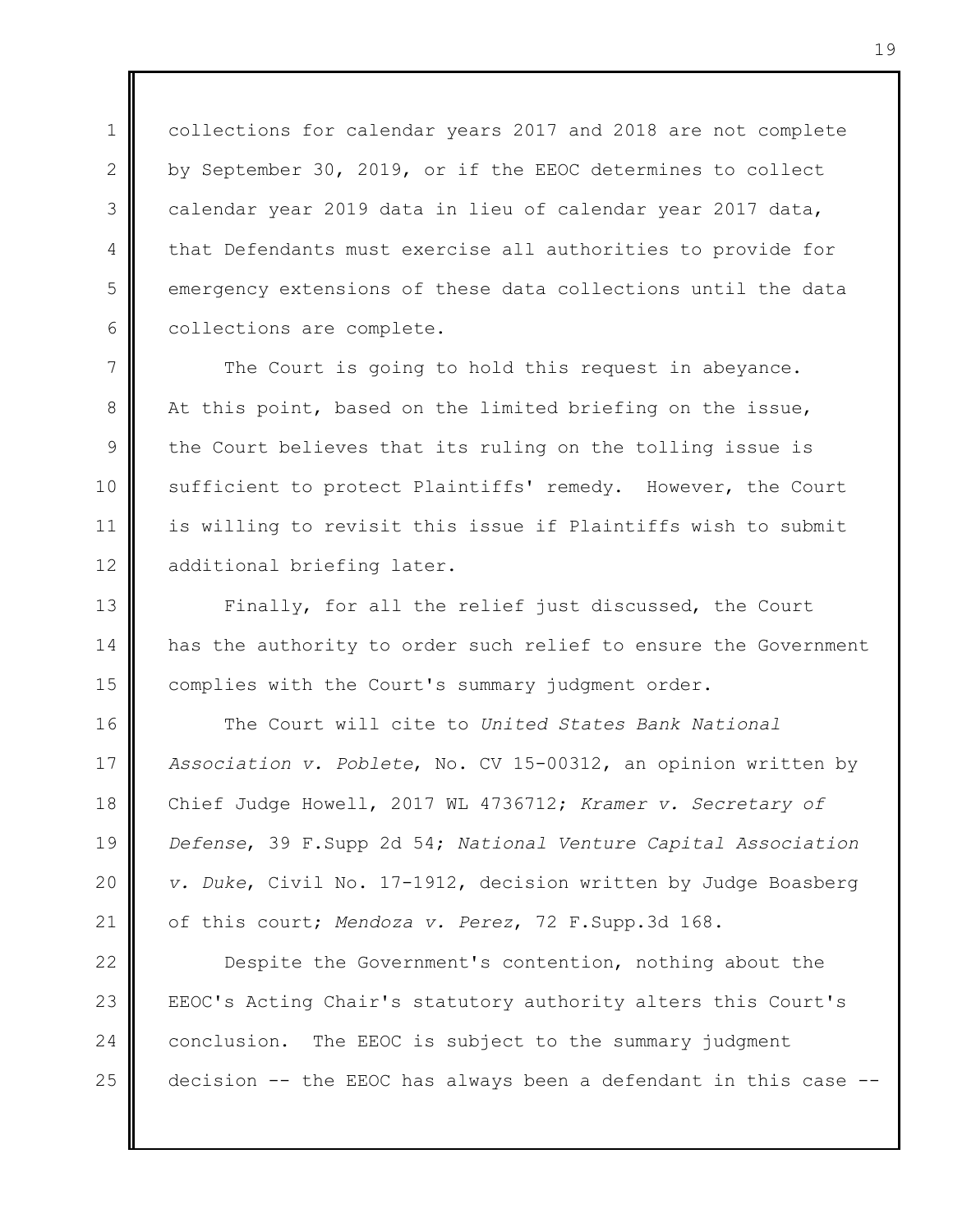1  $\mathcal{P}$ 

3

4

5

6

7

8

and it must comply with court orders.

Moreover, the Acting Chair's authority is limited by EEOC's regulation, which requires that employers file the operative version of the EEO-1 form annually, and that's at 29 C.F.R. § 1602.7. The current EEO-1 form includes the Component 2 data collection. The Acting Chair cannot waive this requirement for a reporting year.

9 For the reasons discussed, the Court will be issuing the following order today with potential slight modifications:

10 11 12 13 • ORDERED and DECLARED that the Court's summary judgment opinion and order, ECF Nos. 45, 46, require that Defendant EEOC collect EEO-1 Component 2 pay data for calendar years 2017 and 2018.

14 15 16 17 18 19 20 • ORDERED that in lieu of collection of Component 2 data for calendar year 2017, the EEOC may satisfy the Court's order requiring two years of data by collecting EEO-1 Component 2 data for 2019 during the 2020 EEO-1 reporting period. If the EEOC determines to exercise the option to collect EEO-1 Component 2 data for 2019 instead of 2017, it must notify the Court and Plaintiffs of that decision by May 3, 2019.

21 22 23 24 25 • It is ORDERED that Defendant Office of Management and Budget's August 29, 2017 stay of its approval of the revised EEO-1 form tolled the three-year period of that approval for the duration of the stay, which lasted 553 days. Accordingly, the Court DECLARES that, barring further interruptions of the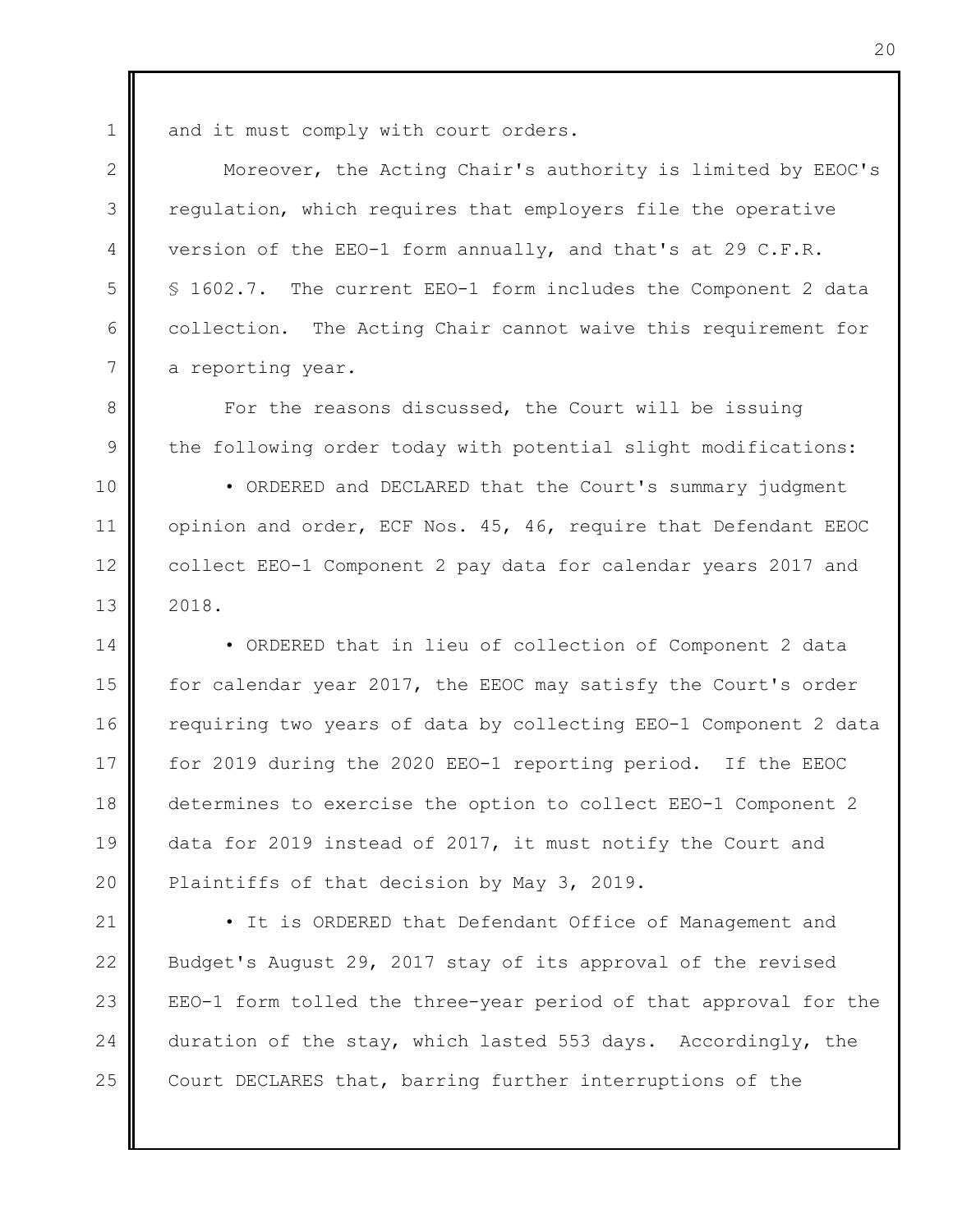1 2 3 approval or extensions, the Paperwork Reduction Act approval for the revised EEO-1 form, including Component 2 pay data, OMB Control No. 3046-0007, shall expire no later than April 5, 2021.

4

5

6

7

8

9

• It is FURTHER ORDERED that the EEOC must immediately take all steps necessary to complete the EEO-1 Component 2 data collection for calendar years 2017 and 2018 by September 30, 2019. If the EEOC exercises its option to collect EEO-1 Component 2 data for 2019 in lieu of 2017, that collection must occur in the 2020 EEO-1 reporting period.

10 11 12 13 14 • It is ORDERED that by April 29, 2019, the EEOC must issue a statement on its website and submit the same for publication in the Federal Register notifying EEO-1 filers that they should prepare to submit Component 2 data no later than September 30, 2019.

15 16 17 18 19 20 21 • ORDERED that beginning on May 3, 2019, and continuing every 21 days thereafter, the EEOC must provide reports to Plaintiffs and the Court of notice of all steps taken to implement the EEO-1 Component 2 data collections since the prior report, notice of all steps to be taken during the ensuing three-week period and indicating whether the EEOC is on track to complete the collection by September 30, 2019.

22 23 24 25 • It is FURTHER ORDERED that the EEO-1 Component 2 data collections will not be deemed complete, for the purpose of this order, until the percentage of EEO-1 reporters that have submitted their required EEO-1 Component 2 reports equals or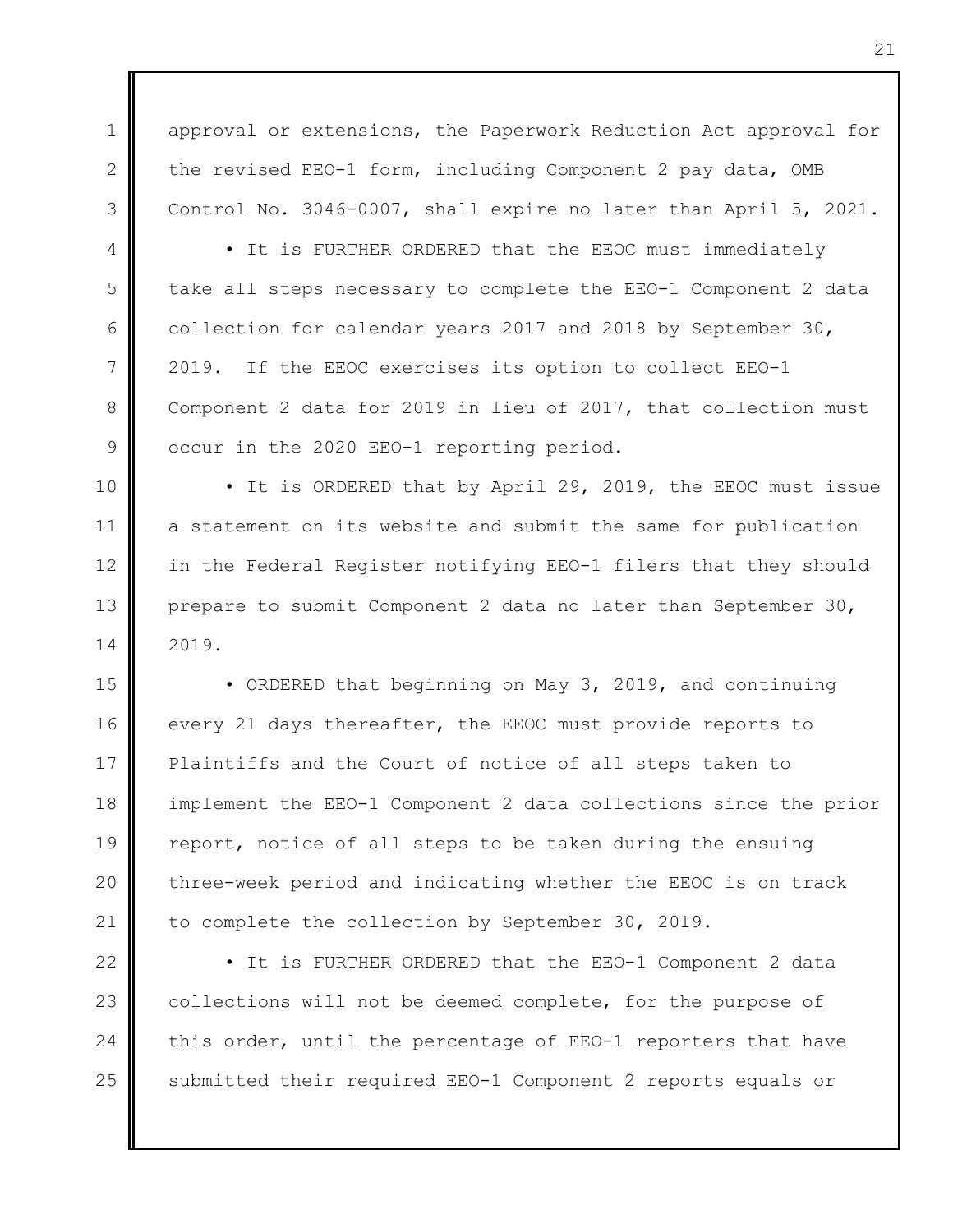1  $\mathcal{P}$ 3 exceeds the mean percentage of EEO-1 reporters that actually submitted EEO-1 reports in each of the past four reporting years.

• It is FURTHER ORDERED that the Court will retain jurisdiction over this matter for the purposes of enforcing its March 4, 2019 summary judgment opinion and order as well as this Order.

4

5

6

7

8 9 10 11 12 13 I do have a clarifying question for Plaintiffs and the Government. As currently worded, by April 29, 2019, the Government must issue a statement on its website and submit the same for publication in the Federal Register notifying EEO-1 filers that they should prepare to submit Component 2 data no later than September 30, 2019.

14 15 16 17 18 However, the Government has until May 3 to determine if it wants to exercise the option to collect EEO-1 Component 2 data for 2019 instead of 2017. This means that on April 29, 2019, EEOC may not know what to tell employers about the collections of data other than 2018.

19 20 So, Plaintiffs, do you want to give your position or clarify on that point?

21 22 23 24 25 MS. THURSTON: Yes, Your Honor. That's a fair question. We think that, at a minimum, by the 29th it would be appropriate for the EEOC to notify employers that they will be submitting some Component 2 data by September 30, at least the 2018 calendar-year information. If the EEOC has decided by then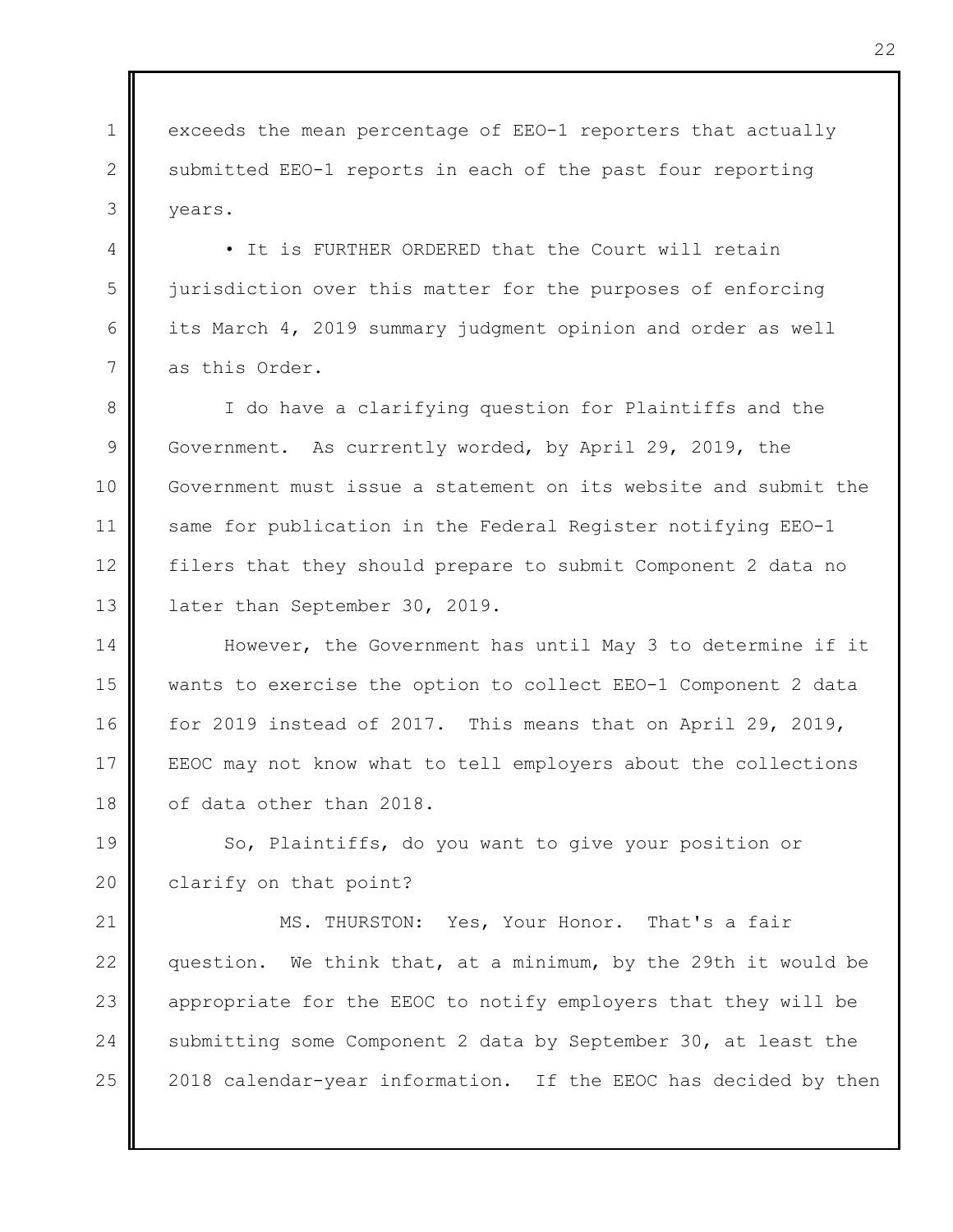which of the other calendar years to require, they could provide that notification as well. Otherwise, I think it would be acceptable for the EEOC to notify employers that they will provide additional information about which of the second calendar years would be required to be submitted by May 3. THE COURT: All right. Ms. Moore? MS. MOORE: That sounds reasonable to us. THE COURT: All right. Thank you. That was easy. All right. Thank you all. (Proceedings adjourned at 11:42 a.m.)